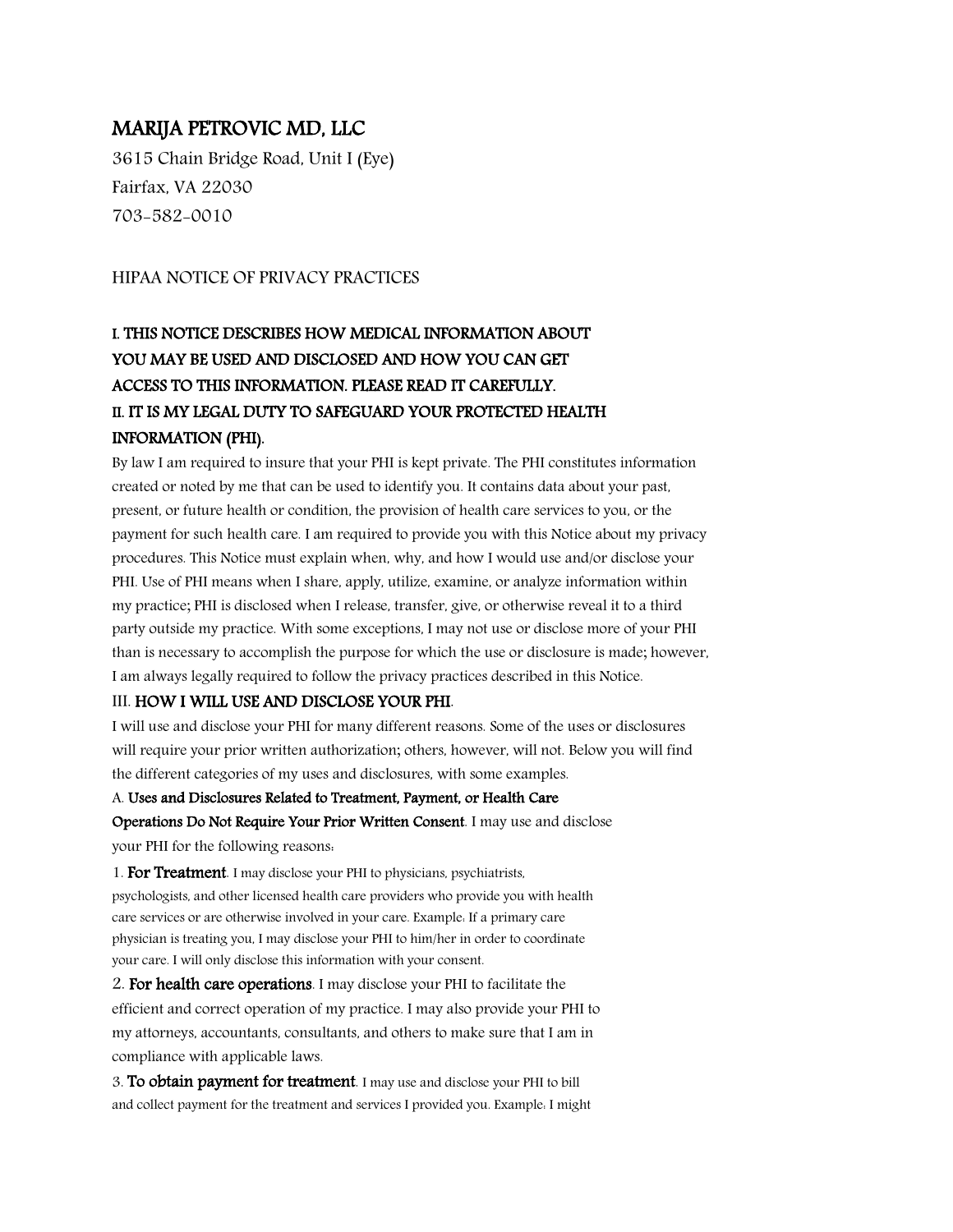send your PHI to your insurance company or health plan in order to get payment for the health care services that I have provided to you. I could also provide your PHI to business associates, such as billing companies, claims processing companies , and others that process health care claims for my practice.

4. Other disclosures. Examples: Your consent is not required if you need emergency treatment provided that I attempt to get your consent after treatment is rendered. In the event that I try to get your consent but you are unable to communicate with me (e.g., if you are unconscious or in severe pain) but I think that you would consent to such treatment if you could, I may disclose your PHI.

B. Certain Other Uses and Disclosures Do Not Require Your Consent. 1. I will disclose medical information about you when required to do so by federal, state, or local law.

## MARIJA PETROVIC, LLC

2. To avoid harm. I may provide PHI to law enforcement personnel able to prevent or mitigate a serious threat to the health or safety of a person or the public.

3. If disclosure is compelled or permitted by the fact that you are in such mental or emotional condition as to be dangerous to yourself or the person or property of others, and if I determine that disclosure is necessary to prevent the threatened danger.

4. If disclosure is mandated by the Virginia Child Abuse and Neglect Reporting law. For example, if I have a reasonable suspicion of child abuse or neglect.

5. If disclosure is mandated by the Virginia Elder/Dependent Adult Abuse Reporting law. For example, if I have a reasonable suspicion of elder abuse or dependent adult abuse.

6. If disclosure is compelled or permitted by the fact that you tell me of a serious/imminent threat of physical violence by you against a reasonably identifiable victim or victims.

7. For public health activities. Example. In the event of your death, if a disclosure is permitted or compelled, I may need to give the county coroner information about you.

8. For health oversight activites. Example: I may be required to provide information to assist the government in the course of an investigation or inspection of a health care organization or provider.

9. For specific government functions. Examples: I may disclose PHI of military personnel and veterans under certain circumstances. Also, I may disclose PHI in the interests of national security, such as protecting the President of the United States or assisting with intelligence operations.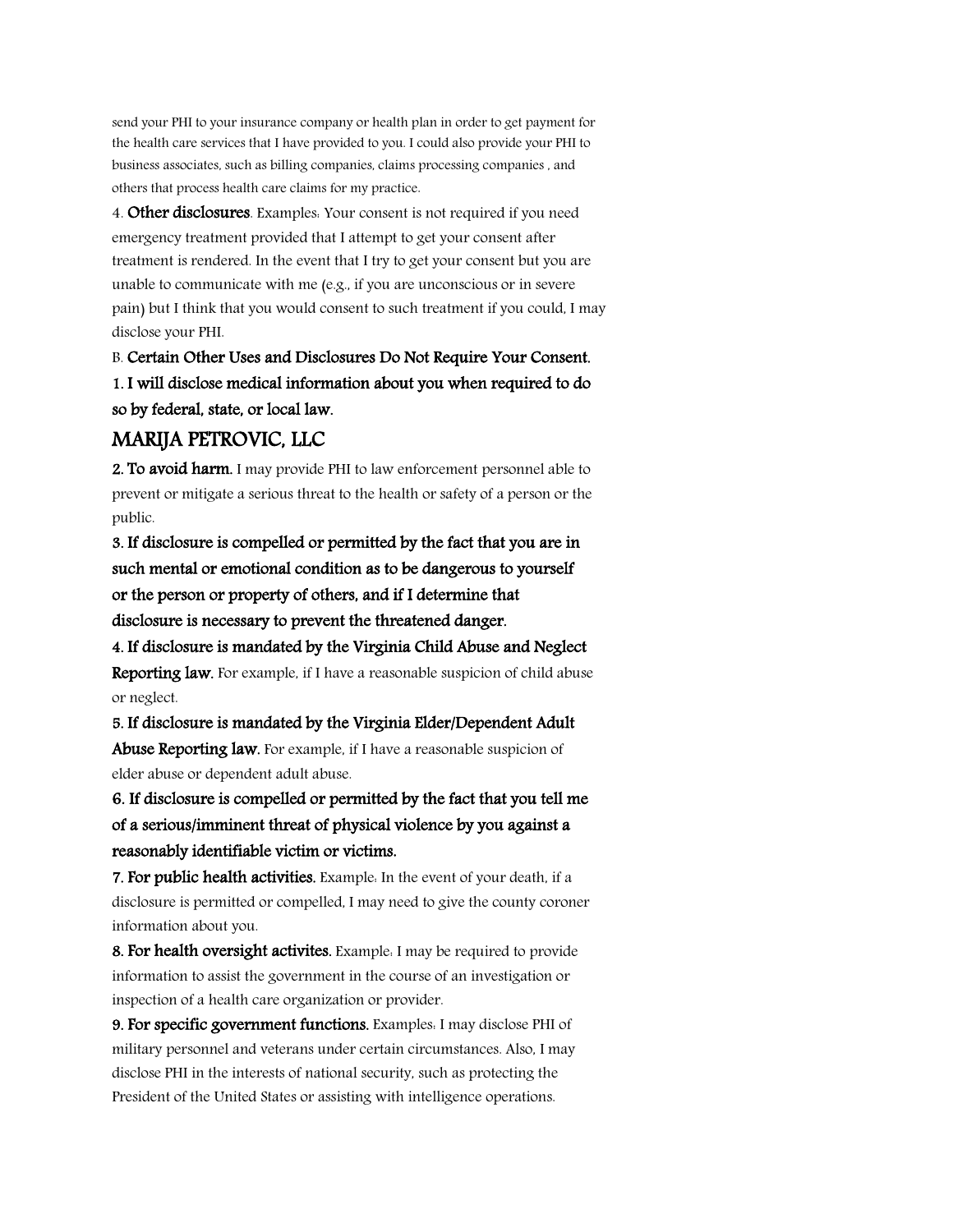#### 10. Appointment reminders and health related benefits or services.

Example: I may use PHI to provide appointment reminders.

11. If an arbitrator or arbitration panel compels disclosure. When arbitration is lawfully requested by either party, pursuant to subpoena duces tectum (e.g., a subpoena for mental health records) or any other provision authorizing disclosure in a proceeding before an arbitrator or arbitration panel.

12. I am permitted to contact you, without your prior authorization, to provide appointment reminders or information about alternative or other health-related benefits and services that may interest you.

13. If disclosure is required or permitted to a health oversight agency

for oversight activities authorized by law. Example: When compelled by U.S. Secretary of Health and Human Services to investigate or assess my compliance with HIPAA regulations.

14. If disclosure is otherwise specifically required by law.

C. Other Uses and Disclosures Require Your Prior Written Authorization. In

any other situation not described in Section IIIA, IIIB, and IIIC above, I will request your written authorization before using or disclosing any of your PHI. Even if you have signed an authorization to disclose your PHI, you may later revoke that authorization, in writing, to stop any future uses and disclosures (assuming that I have not taken any action subsequent to the original authorization) of your PHI by me.

#### MARIJA PETROVIC MD, LLC

#### IV. WHAT RIGHTS YOU HAVE REGARDING YOUR PHI

A. The Right to See and Get Copies of Your PHI. In general, you have the right to see your PHI that is in my possession, or to get copies of it; however, you must request it in writing. If I do not have your PHI, but I know who does, I will advise you how you can get it. You will receive a response from me within 30 days of my receiving your written request. Under certain circumstances, I may feel I must deny your request, but if I do, I will give you, in writing, the reasons for the denial. I will also explain your right to have my denial reviewed. If you ask for copies of your PHI, I will charge you as outlined per my Financial Agreement. I may see fit to provide you with a summary or explanation of the PHI, but only if you agree to it, as well as to the cost, in advance.

B. The Right to Request Limits on Uses and Disclosures of Your PHI. You have the right to ask that I limit how I use and disclose your PHI. While I will consider your request, I am not legally bound to agree. If I do agree, I will put those limits in writing and abide by them except in emergency situations. You do not have the right to limit the uses and disclosures that I am legally required or permitted to make.

C. The Right to Choose How I Send Your PHI to You. It is your right to ask that your PHI be sent to you at an alternate address (e.g., work address rather than home) or by an alternate method (e.g., via email instead of regular mail). I am obliged to agree to your request providing that I can give you the PHI, in the format you requested, without undue inconvenience.

D. The Right to Get a List of the Disclosures I Have Made. You are entitled to a list of disclosures of your PHI that I have made. The list will not include uses or disclosures to which you have already consented, i.e., those for treatment, payment, or health care operations, sent directly to